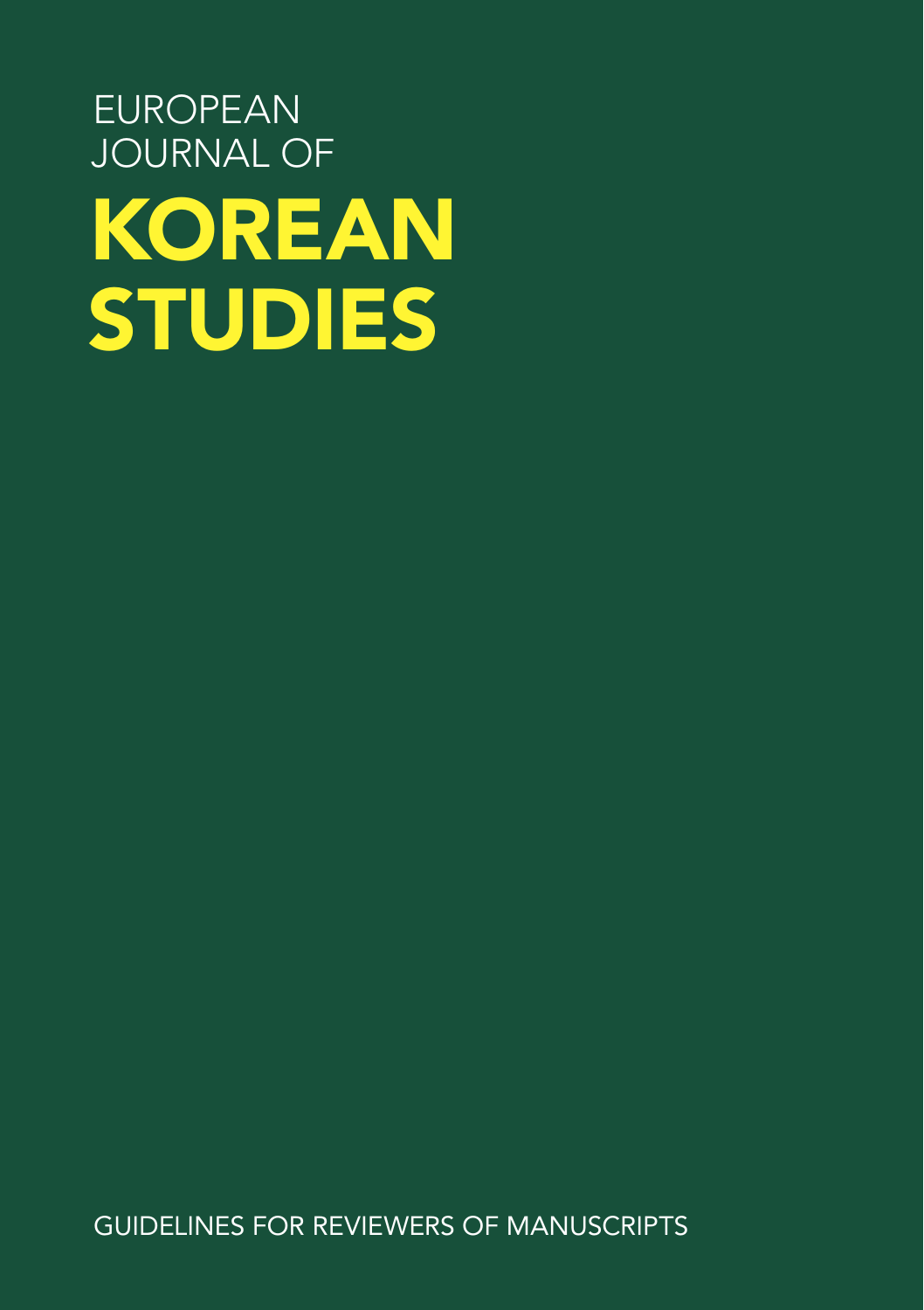## Guidelines for Reviewers of Manuscripts

*The European Journal of Korean Studies* wishes to publish articles that are based on original research and are of a high standard of scholarship within any area of Korean Studies (the humanities or the social sciences; contemporary or historical). To that end, the Editor would like reviewers to take into consideration the following points:

- 1. The originality, creativity, and academic standard of the submission.
- 2. The quality of the writing and the standard of the argument that makes the case for the academic views expressed in the manuscript.
- 3. The quality and usefulness of the evidence presented—including any photographs, diagrams, charts, or other illustrative material—to the case being presented in the manuscript.
- 4. Any other matters that the reviewers feel are relevant to the evaluation of the standard of the manuscript.

Reviewers are asked to classify manuscripts into four (4) categories:

- 1. 'Publishable' (including very minor editorial corrections or emendations).
- 2. 'Publishable with minor improvements' (which must be clearly stated in the review report).
- 3. 'Publishable with major improvements' (which must be clearly stated in the review report).
- 4. 'Not publishable' (with the reasons stated clearly in the review report).

There is no form for the review report. An email message of an appropriate length should be sent to Robert Winstanley-Chesters, the Managing Editor of the journal at r.winstanley-chesters@leeds.ac.uk.

After agreeing to review a submission, please do not delay. The *Journal* seeks to inform persons submitting manuscripts within two calendar months of the success or failure of their submission.